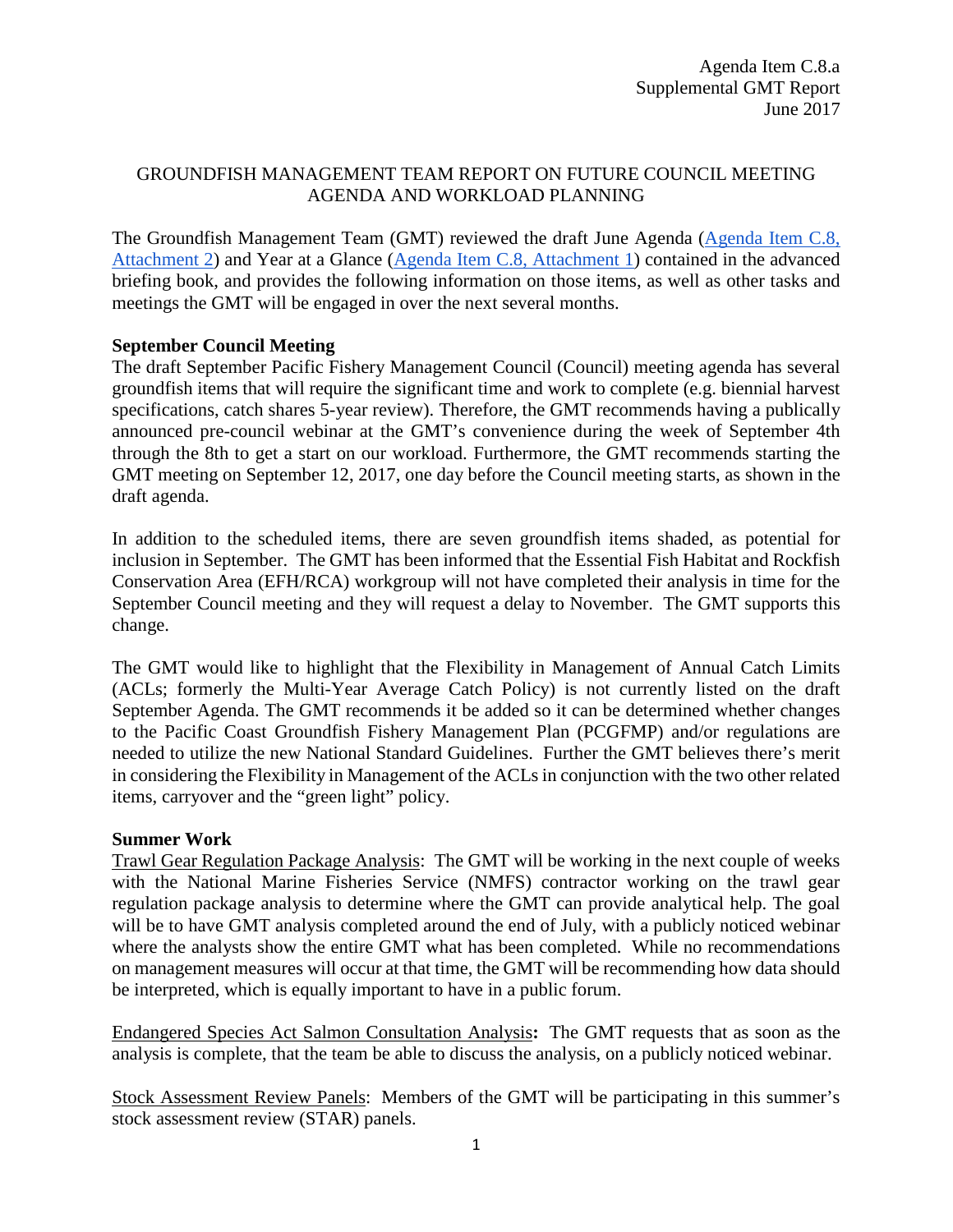## **Mop-Up Panel**

During earlier Council discussion on agenda items at this meeting, several items have been identified as needing to be reviewed at the September Mop-Up STAR panel. The GMT will be participating in that panel, and likely in some in preparation for the Mop-Up panel. The GMT representative will be identified after it is determined which, if any of the stock assessments will be sent to the Mop-Up Panel.

## **October GMT meeting**

The GMT discussed availability, and anticipated workload, for the October GMT meeting. At that meeting, the GMT will set a range of alternatives for the ACLs that will be analyzed through the biennial harvest specifications and management measures process. Additionally, at this meeting, the GMT will likely begin discussing proposed management measures, the associated workload, and potentially the most efficient process to proceed.

The GMT proposes the meeting begin on Monday October 2nd, 2017, start time will be determined later, until business has been completed on Thursday October 4th, 2017. The GMT prefers that the October GMT meeting take place in Portland, Oregon at the Council office. Having the meeting at the Council office increases the ability for technical support (i.e. webinar), and is a centralized location which reduces the amount of travel for some GMT members, as well as will save the Council funds as some members may be able to travel home the night the meeting has ended.

## **Preliminary Year-at-a-Glance Summary**

#### November

The GMT notes that similar to September, the draft November schedule has several large, workintensive items tentatively scheduled: 2019-2020 biennial harvest specifications Preliminary Preferred Alternatives (PPA) and Management Measures range of alternatives; preliminary approval of Exempted Fishing Permits (EFPs); the "5-year catch share review follow on issues range of alternatives"; and the EFH/RCA review delayed from September.

## Biennial Harvest Specifications and Management Measures Process

As stated previously, the timeline and benchmarks for the biennial harvest specifications and management measures process needs to be adhered to throughout the process, otherwise meeting the January 1, 2019 fisheries start will be in jeopardy.

## **Model Reviews**

## Non-Nearshore Model

After further discussions among the GMT, we do not believe that SSC review of the non-nearshore model is needed at this time. The final list of modifications to the model proposed by the GMT in November [\(Agenda Item F.2.a, Supplemental GMT Report 2, November 2016\)](http://www.pcouncil.org/wp-content/uploads/2016/10/F2a_GMT_Rpt2_NOV2016BB.pdf) are only changes to the data inputs and output structure, and do not change the overall methodology of the model.

## Yelloweye Rockfish Projection Model

Initially, review of the yelloweye rockfish projection model was to be scheduled to be reviewed at the September mop-up panel. However, given the other items that have been added to that panel, the GMT is unsure if there will be time available to review this model. The GMT will follow the progress of the STAR panels over the summer and work with the Council staff officer for the SSC to develop a plan as necessary.